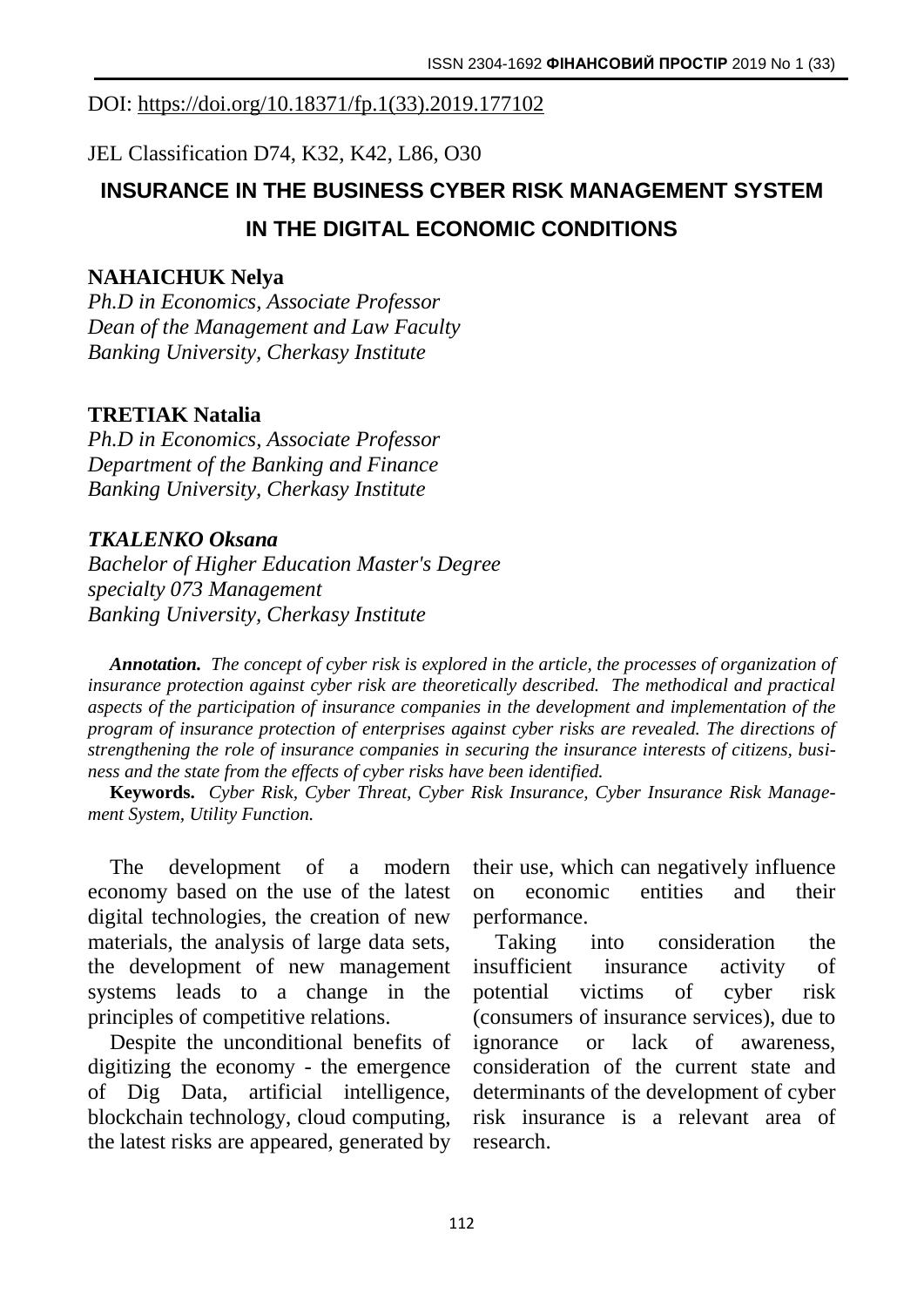The purpose of this article is to identify ways to enhance the role of insurance companies in securing the insurance interests of citizens, businesses and the state from the effects of cyber risks.

The conducted research allows tracking the transformation of insurance risks in the Internet of Things (IoT), to identify existing approaches to the classification of cyber risks and to clarify the vision of the content of cyber insurance, to reveal its purpose, objectives, and principles of organization of insurance protection against cyber risks.

The processes of organization of insurance protection against cyber risks are theoretically described. The methodical and practical aspects of the participation of insurance companies in the development and implementation of the program of insurance protection of enterprises against cyber risks are revealed.

The main results of the research are formed, which are to clarify the content of "cyber risk" (through the identification of its specificity) as a risk, the emergence of which is caused by the activity in the electronic market and the use of IT technologies, algorithmic approach to deciding on the expediency of cyber risk insurance taking into account utility

functions for both the policyholder and the insurer.

The conducted research of scientific achievements of Ukrainian and foreign scientists made it possible to interpret "cyber insurance" as a component of enterprise risk management, which is a financial mechanism of recovery after significant losses, the purpose of which is to help insurers to get back to normal functioning, maintain stability, solvency and lower cost, related to interruptions in production caused by cyber risks.

Nowadays, a situation arises in which domestic insurance companies are not yet able to develop their approach to cyber risk assessment, which is holding back the growing popularity of this service in Ukraine. Domestic insurance companies, preparing a proposal for a client, evaluate the risks of the company with the help of indirect signs and characteristics, such as: methods of risk management in the company; ways of storing data; conducting or testing information security and auditing systems, and assessing the number of employees employed in IT. It is to be expected that more detailed techniques will be formed in the nearest future, which will nevertheless answer the direct question of cyber insurance risk assessment.

## *References*

1. A.V. Keshelava V.H. Budanov,V.Iu. Rumiantsev (2017). Vvedenye v «Tsyfrovuiu» ekonomyku [Introduction to the Digital Economy]. VNYYHeosystem, 28. [in Russian].

2. Tynkova A.A., Zamotaikyna A.A. Osobennosty y preymushchestva platformu Watson IoT dlia Ynterneta veshchei [Features and Benefits of the Watson IoT Form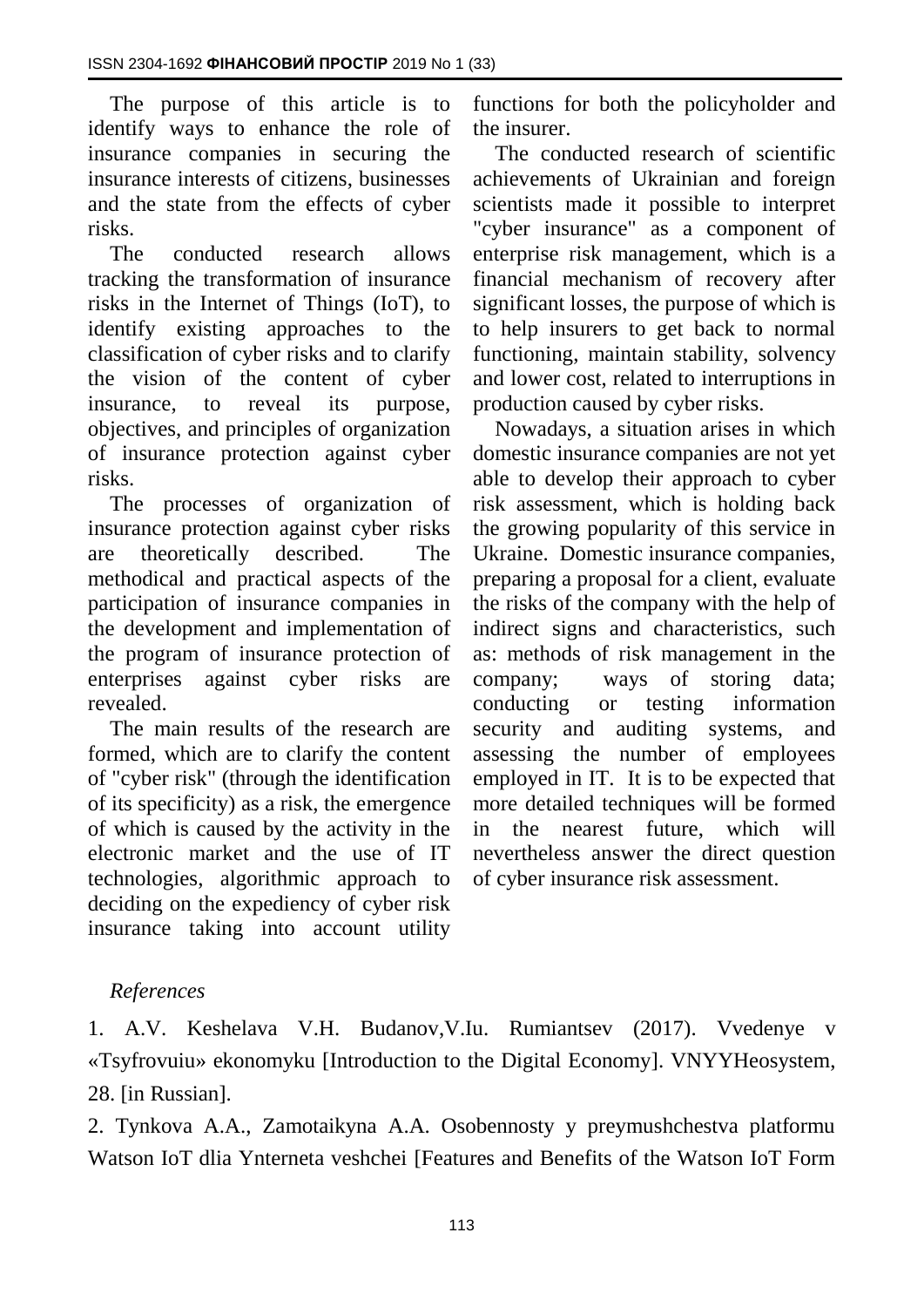Board for the Internet of Things]*.* Retrieved from http://nauka-rastudent.ru/39/4148/ [in Russian].

3. Ynternet Veshchei: ynnovatsyonnыe y perspektyvnыe tekhnolohyy – IoT Russia 2015 [Internet of Things: Innovative and Advanced Technologies - IoT Russia 2015]. Retrieved from http://www.tmtconferences.ru/iot2015.html [in Russian].

4. Karachev O. Ynternet veshchei: chto эto takoe y s chem eho ediat? [Internet of Things: What is It and what is It Eaten with?]. Retrieved from http://chezasite.com/news/chto-takoe-internet-veshei-82180.html. [in Russian].

5. Ways to make global e-commerce easier for everyone (December, 2017). Retrieved from https://www.weforum.org/agenda/2017/12/ecommerce-trade-wtogrowth-opportunity6. 2018.iforum.ua/ru/speakers/alexandra-gladyshevskaya. [in English].

6. Calderon C., Marta E. (2007). A taxonomy of software security requirements. Avances en Sistemas e Informatica, 4 (3), 47-56. [in English].

7. Cebula J., Young L. (2010). A taxonomy of operational cyber security risks. Software Engineering Institute, Carnegie Mellon University. Retrieved from http://resources.sei.cmu.edu/ library/asset-view.cfm?AssetID=9395 [Accessed] 12/04/16]. [in English] .

9. Firesmith D. (2004) Specifying reusable security requirements. Journal of object technology,  $3(1)$ ,  $61-75$ . [in English].

10. Donnelly C., Englund M., Nielsen J.P., Tangaard C. (2014). Asymmetric information, self-selection and pricing of insurance contracts: the simple no-claims case. Journal of risk and insurance, 81 (4), 757-780. [in English].

11. Gerasimenko V.A. (1994). Zashchita informatsii v avtomatizirovannykh sistemakh obrabotki dannykh [Data protection in data processing systems]. Moscow: Energoatomizdat Publ. [in Russian].

12. Mirsanova, O.A. (2016). The Bonus-Malus System as the policyholders classification method in cyber-insurance / Economics: Yesterday, Today and Tomorrow, 6. [in English]

13. Biener C., Eling M., Wirfs J.H. (2015). Insurability of cyber risk: an empirical analysis. Working papers on risk management and insurance, 151. Retrieved from http://www.ivw.unisg.ch/~/media/internet/content/dateien/instituteundcenters/ivw/wp s/wp151.pdf [Accessed 15/04/16]. [in English].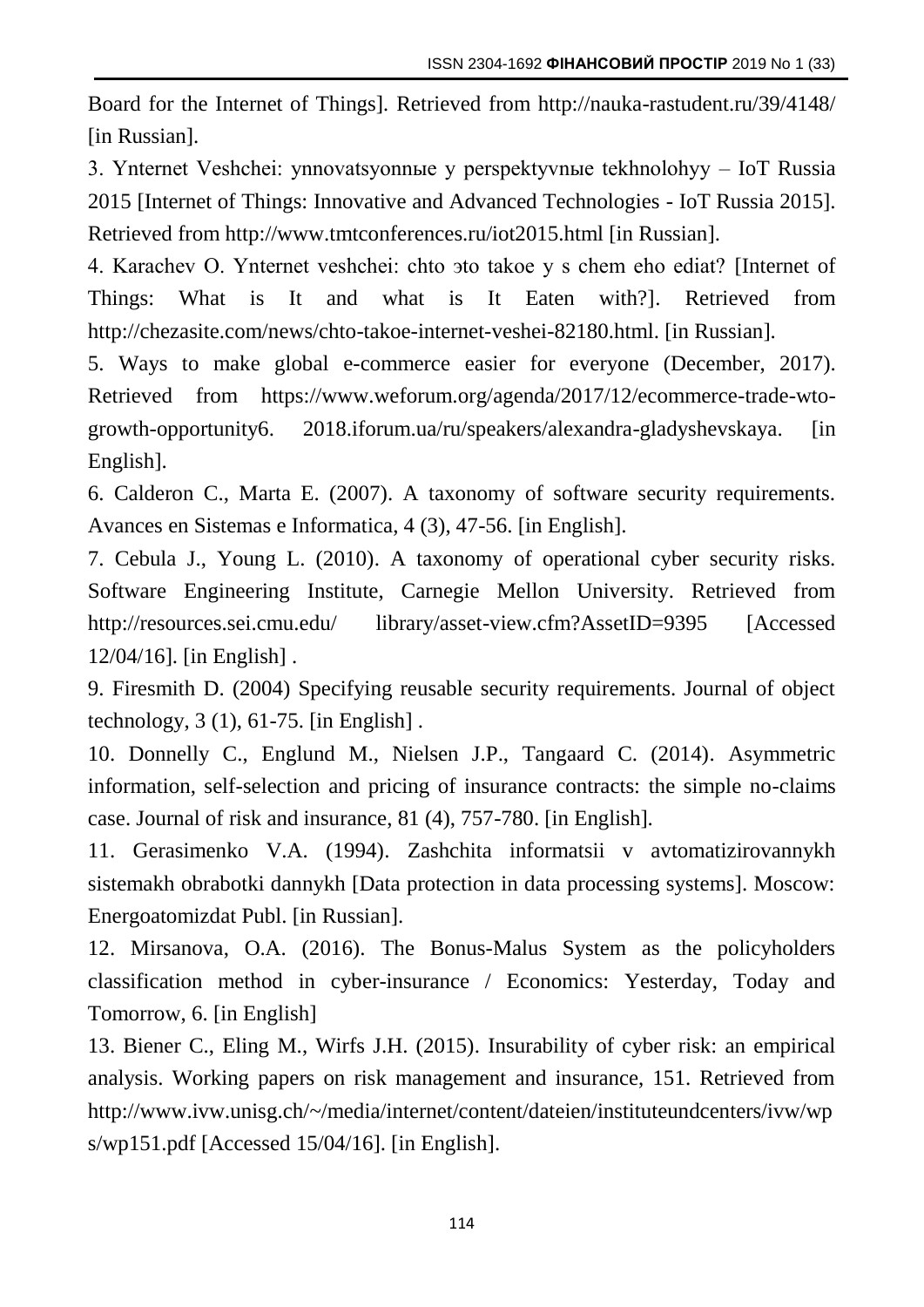14. Voronova T. Bezopasnui ynternet [Safe Internet]. Calaméo. Retrieved from http://ru.calameo.com/books/002793881c6046eb0d2fb[in Russian].

15. Zavhorodnyi V.Y. Paradyhma ynformatsyonnыkh ryskov [The Paradigm of Information Risks]. Fynansovui Unyversytet pry Pravytelstve RF. Retrieved from http://www.fa-kit.ru/main\_dsp.php?top\_id=591 [in Russian].

16. Zaitseva O.N. (2013). O neobkhodymosty vvedenyia poniatyia «rysky adekvatnosty ynformatsyy» [On the Need to Introduce the Concept of "Information Adequacy Risks"]. Fundamentalnue yssledovanyia. Vol 1–3, 807–811. [in Russian].

17. Myshel M. (2003). Upravlenye ynformatsyonnыmy ryskamy [Information Risk Management]. Fynansovui dyrektor, 9, 64–68. [in Russian].

18. Data scarce for insurers covering cyber risks. Business Insurance. Retrieved from http://www.businessinsurance.com/article/20150610/NEWS06/150619981/1251. [in English].

19. Vinnikova I.I., (2018). Kiber-ryzyky yak odyn iz vydiv suchasnykh ryzykiv u diialnosti maloho ta serednoho biznesu ta upravlinnia nymy [Cyber Risks as a Type of Modern Risks in the Management and Management of Small and Medium Business]. Skhidna Yevropa: ekonomika, biznes ta upravlinnia. Vol. 5 (16) 2018. [in Ukrainian].

20. Böhme R., Schwartz G. (2010). Modeling cyber-insurance: towards a unifying framework. WEIS. Retrieved from http://econinfosec.org/archive/weis2010/papers/ session5/weis2010\_boehme.pdf [Accessed 12/04/16]. [in English].

21. Tsena ynformatsyonnoi bezopasnosty y strakhovaia zashchyta otkyber – ryskov [The Price of Information Security and Insurance Protection Against Cyber risks]. Retrieved from http://strahovkunado.ru/insur/strakhovan. [in Russian].

22. Strakhovanye kyber-ryskov [Cyber Risk Insurance]. Retrieved from https://www.arsenalins.ru. [in Russian].

23. Ponomarёv A. N. (2009). Razrabotka modely protsessa korporatyvnoho strakhovanyia [Development of a Model of the Process of Corporate Insurance]. Ymushchestvennoe korporatyvnoe strakhovanye Vestnyk VHU. Seryia: Эkonomyka y upravlenye, 2, 61-68. [in Russian].

24. Bratiuk V.P. (2015). Sutnist kiber-zlochyniv ta strakhovyi zakhyst vid kiberryzykiv v Ukraini [The Essence of Cybercrime and Insurance Protection Against Cyber Risks in Ukraine], Aktualni problemy ekonomiky, 9, 421-427. [in Ukrainian].